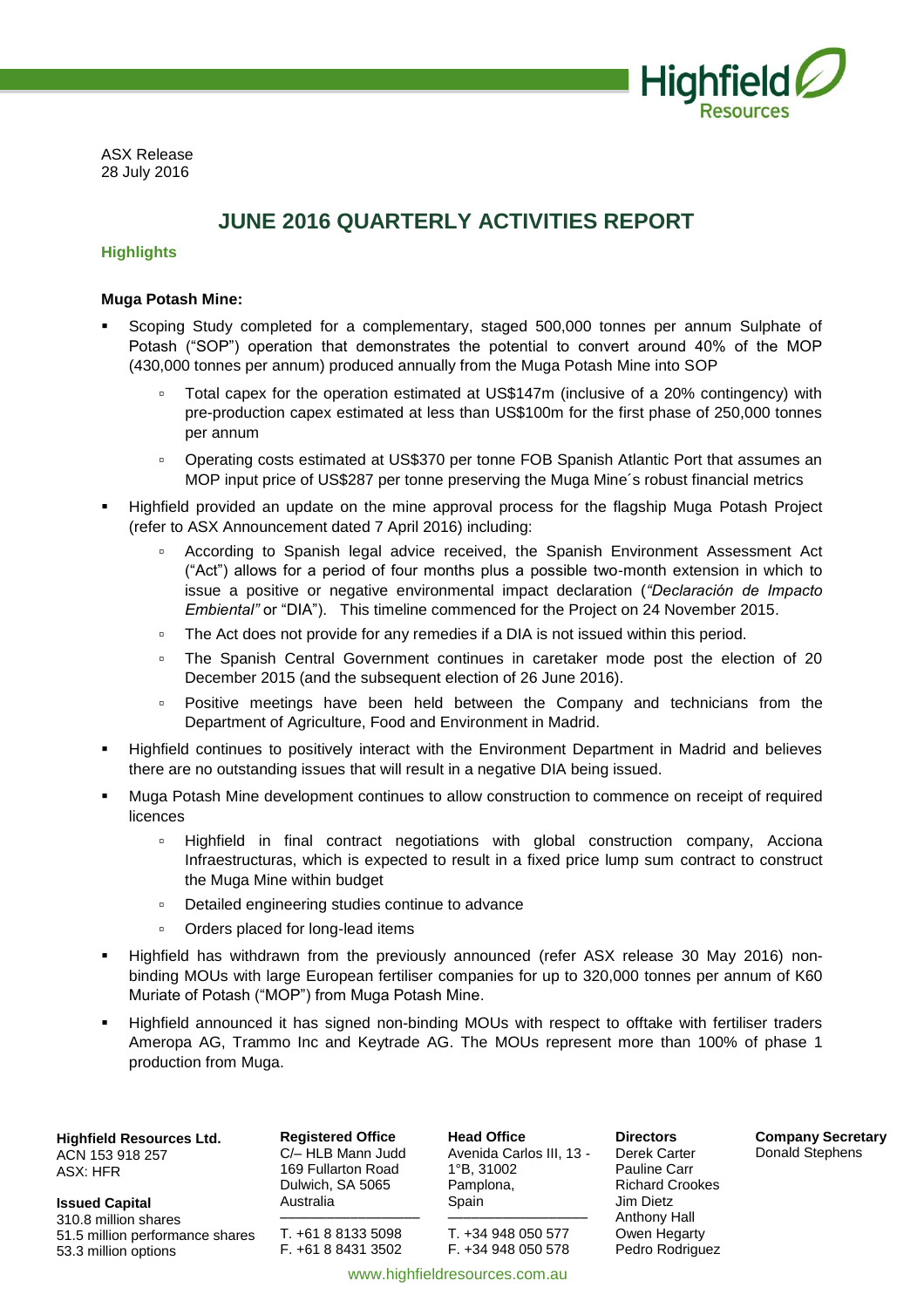

#### **Corporate:**

- International mining executive and experienced mine builder, Mr Peter Albert, to join the Highfield Resources Group as Managing Director and CEO from 1 September 2016:
	- Mr Albert to be based in the Company's Head Office in Pamplona, Spain with a focus on constructing the Company's flagship Muga Potash Mine and bringing the mine into a steadystate and sustainable operation
	- Current Managing Director, Mr Anthony Hall, will work closely with Mr Albert providing transitional support for several months as the Company moves into the construction phase of the Muga Potash Mine

#### **Financial Strength:**

Cash at bank as at 30 June 2016: A\$94m.

#### **Plans for September Quarter:**

#### **Muga Potash Mine:**

- Receipt of final credit approvals for the project finance facility subject only to legal documentation
- Continue to progress mine approval process and prepare for the immediate commencement of construction once approvals are received
- Execute fixed price lump sum contract for the construction of the mine and processing facilities with Acciona Infraestructuras

#### **Other Projects:**

- Drilling to test exploration target in Pintanos Potash Project
- Advancement of strategies for de-icing and vacuum salt sales
- Progression of SOP from MOP Project to provide additional fertiliser options

#### **Muga Potash Project**

#### **Overview**

Highfield Resources (ASX: HFR) ("Highfield" or "the Company") is a Spanish potash developer. The Company's flagship Muga Potash Project ("Muga" or "the Project") is targeting the relatively shallow sylvinite beds in the Muga Project area that cover about 80km<sup>2</sup>. Mineralisation commences at depths from surface of less than 200 metres and appears ideal for a relatively low-cost conventional mine accessed via a dual decline, as demonstrated in the Company's Muga Project Optimisation Study completed in November 2015 (refer to ASX announcement dated 17 November 2015).

#### **Muga Mine development progress**

During the Quarter the Company continued to progress development and planning of Muga to allow construction to commence once licences are received.

Global construction company, Acciona Infraestructuras ("Acciona"), completed a review of Highfield's cost plan and program for Muga. This review concluded that Highfield's projected costs and timelines for construction are appropriate. Highfield is now in final contract negotiations with Acciona which is expected to result in a fixed price lump sum contract to construct the Muga Mine within budget.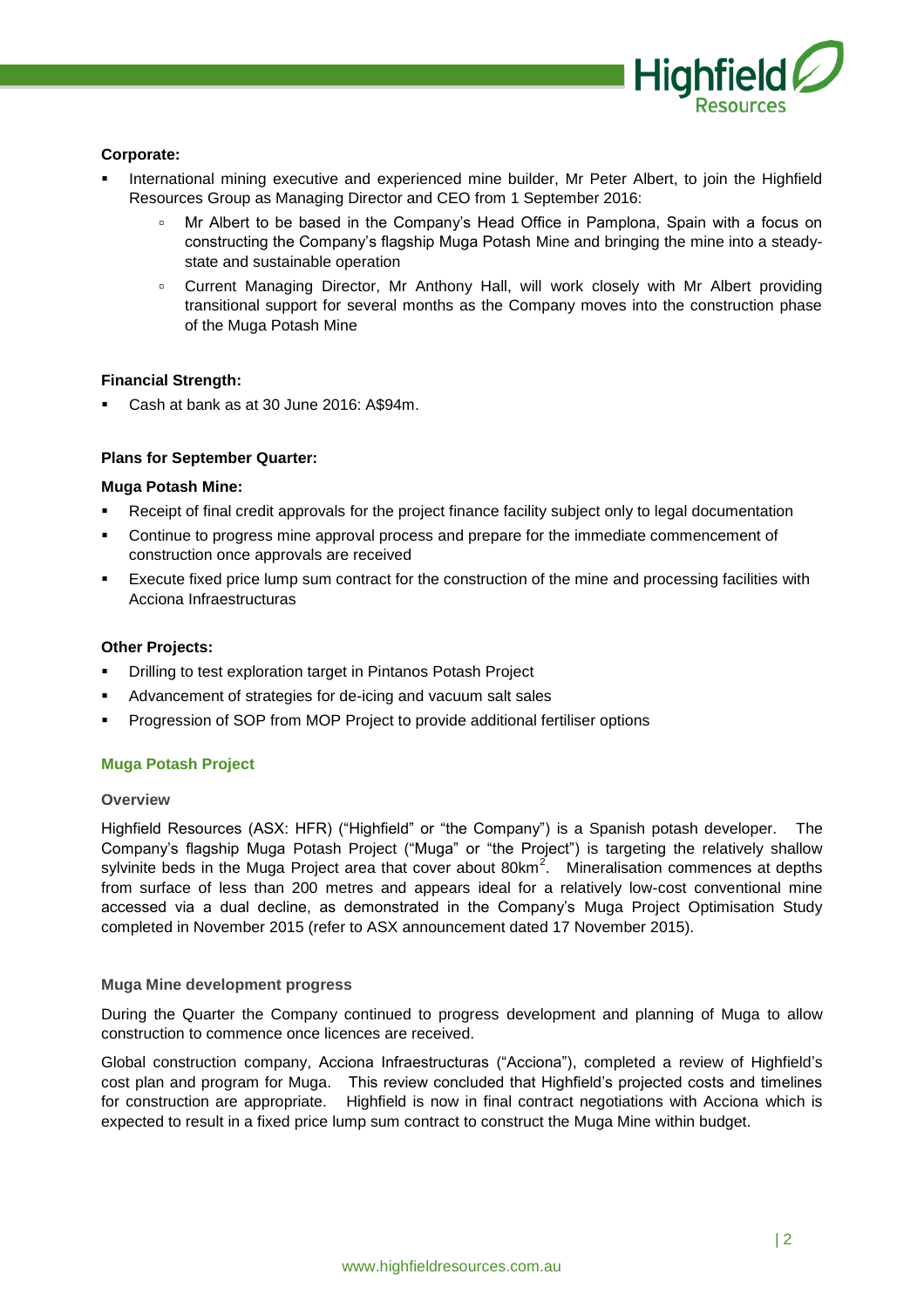

Detailed engineering design continues as planned, with expert consultants working alongside the Highfield technical team to finalise underground mining & ventilation, process plant design and construction, site civil works, and tailings management.

Orders have been placed for long-lead items including equipment for drying, compacting and glazing facilities.

#### **MOUs signed for offtake from Muga**

On 30 May 2016, the Company announced that it has signed its first memorandums of understanding ("MOUs") for potash offtake with three large fertiliser companies active in the Spanish and French markets. Annual offtake amounts under the MOUs totalled 320,000 tonnes per annum of K60 MOP. By concentrating its efforts on European fertiliser markets, Highfield has focused on markets that deliver its maximum possible margin and where it has clear logistical and margin advantages over its peers. The margin advantage is described by Argus FMB's independent delivered cost curve analysis (refer ASX release 19 January 2016).

Highfield subsequently announced (refer ASX release 26 July 2016) that it had withdrawn from these non-binding MOUs, although it will continue to have informal discussions with these parties with the goal of signing offtake contracts prior to first production.

Furthermore, the Company also announced that it has signed non-binding MOUs with Keytrade AG, Ameropa AG and Trammo AG (together "the Traders") covering up to 600,000 metric tonnes of K60 MOP per annum produced from its Muga Potash Mine. Upon signing of formal documentation for these MOUs, Highfield will have achieved a key condition precedent proposed by the mandated lead arrangers for the Project Finance Facility of the Muga Potash Mine. This facility is in the final stages of negotiation.

The Traders all have deep experience in the global fertiliser market across the three recognised macronutrients – potassium, nitrogen and phosphate. Importantly for Highfield, they all have recent and ongoing experience marketing potash in Highfield's European target markets on an ad-hoc basis for incumbent producers. Highfield remains focused on those markets that deliver it the maximum possible margin, where it has clear logistical and margin advantages over its peers.

#### **Permitting Update**

On 7 April 2016, the Company provided the following update with respect to the Project:

- 1. The Spanish Central Government's Department of Agriculture, Food and Environment in Madrid (*Ministerio de Agricultural, Alimentación and Medio Ambiente* or "MAGRAMA") continues to review the environmental and social impact assessment of the Project on behalf of the Project´s referral authority, the Spanish Central Government's Department of Industry, Energy and Tourism (*Ministerio de Industria, Energía y Turismo* or "MINETUR").
- 2. Executives from the Company met with executives from MAGRAMA in Madrid on 5 April 2016. At this meeting, Company executives were advised that it was possible for MAGRAMA to issue the environmental impact declaration *("Declaración de Impacto Ambiental" or* "DIA") during the current caretaker Government period.
- 3. As confirmed by Spanish legal advice received, under the Environment Assessment Act (the "Act"), MAGRAMA has a period of four months plus a possible two month extension in which to issue a positive or negative DIA.
- 4. This timeline commenced for the Project on 24 November 2015.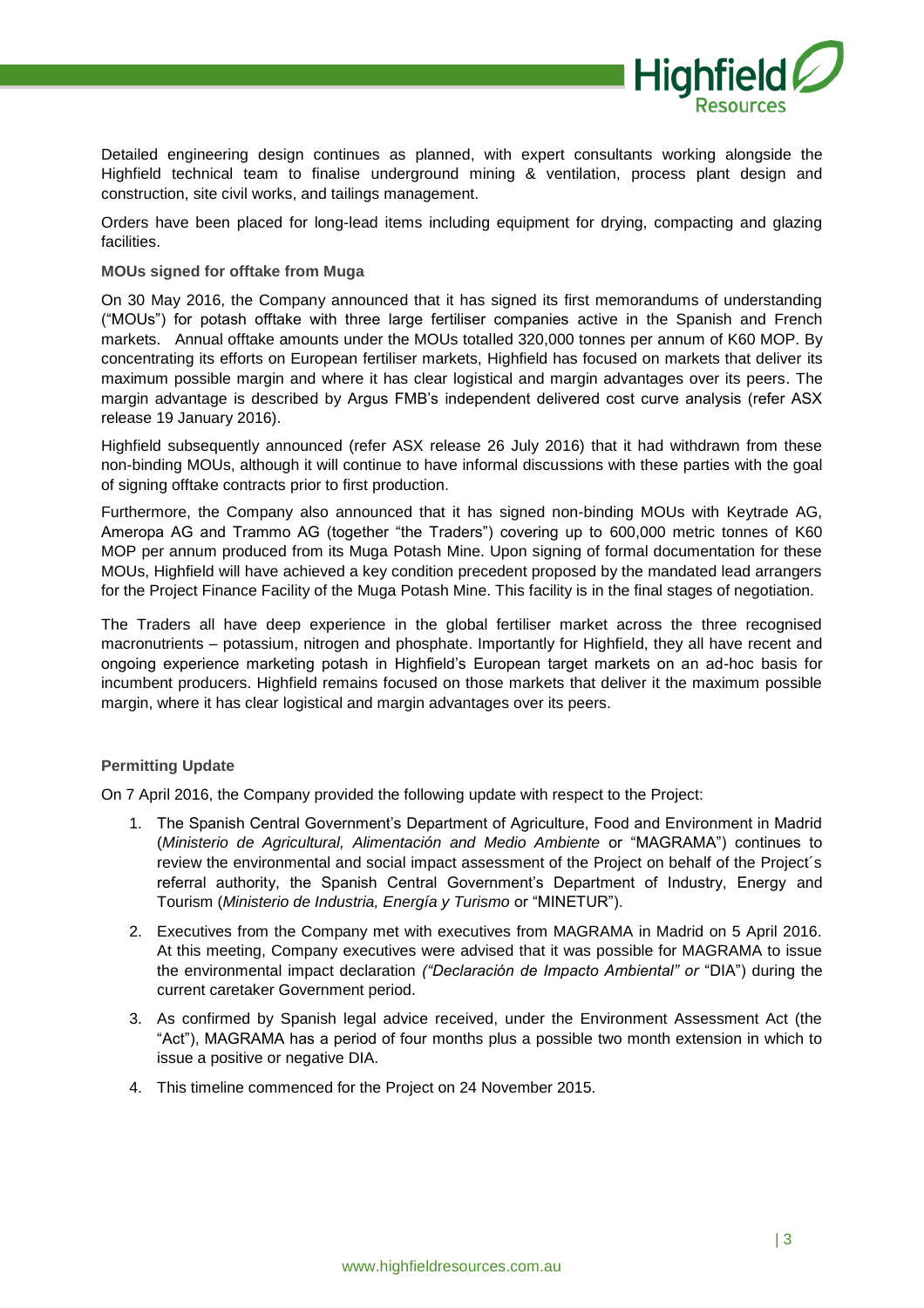

- 5. The Act does not include an Administrative Silence provision. Consistent with this, if an environmental impact declaration is not made by MAGRAMA for the Project within the relevant six month period it is not deemed to be a positive or negative declaration under the Act.
- 6. Since the undecided Spanish Central Government elections on 20 December 2015, MAGRAMA has issued DIAs for other projects and MAGRAMA has confirmed it is possible for DIAs to be issued during the current caretaker Government period.
- *7.* The Company continues to work actively with all stakeholders to progress the Project.

Further Spanish Government elections were held on 26 June 2016. The Government continues to operate in caretaker mode, although it appears likely that a Government will be formed shortly based on the election of a new Speaker on 19 July 2016 as the first step towards Government formation.

Subsequent to the meeting of 5 April 2016 the Company has continued to work in a constructive way with the Environment Department in Madrid.

Highfield understands that all supporting technical information requested from third parties has been satisfactorily provided, and therefore there are no outstanding issues that are expected to result in a negative DIA being issued.

#### **Project Finance Update**

The Company had previously announced a project finance mandate with four Mandated Lead Arrangers ("MLAs") for long-term project facilities of up to €222m to fund the construction of the Project. Credit approvals from three MLAs have been received subject to satisfactory documentation and finalisation of due diligence.

Due diligence is close to completion and final facility discussions are in progress. The Company expects to receive the required credit approvals subject to legal documentation in the current Quarter.

#### **SOP Project**

During the Quarter, the Company completed a positive SOP Project Scoping Study to enhance margins from the flagship Muga Potash Mine. Key details as follows:

- Scoping Study completed for a complementary, staged 500,000 tonnes per annum SOP operation that demonstrates the potential to convert around 40% of the MOP (430,000 tonnes per annum) produced annually from the Muga Potash Mine into SOP
- Total capex for the operation estimated at US\$147m (inclusive of a 20% contingency) with preproduction capex estimated at less than US\$100m for the first phase of 250,000 tonnes per annum
- Operating costs estimated at US\$370 per tonne FOB Spanish Atlantic Port that assumes an MOP input price of US\$287 per tonne preserving the Muga Mine´s robust financial metrics
- Technologically proven Mannheim process selected to take advantage of captive MOP supply close to the proposed site, low cost sulphuric acid, available on-port site options, low-cost natural gas and nearby limestone for hydrochloric acid (HCl) by-product treatment
- Business case modelled on realistic long term SOP premium to MOP of US\$250 per tonne, materially below the current 1Q16 US market SOP premium of over US\$400 per tonne as reported on a delivered basis
- Strategically located to sell product into high-priced US markets where there would be a significant cost advantage to customers over the current dominant supplier
- Non-binding MOUs already signed for port sites, sulphuric acid supply, limestone, direct HCl sales and calcium chloride by-product offtake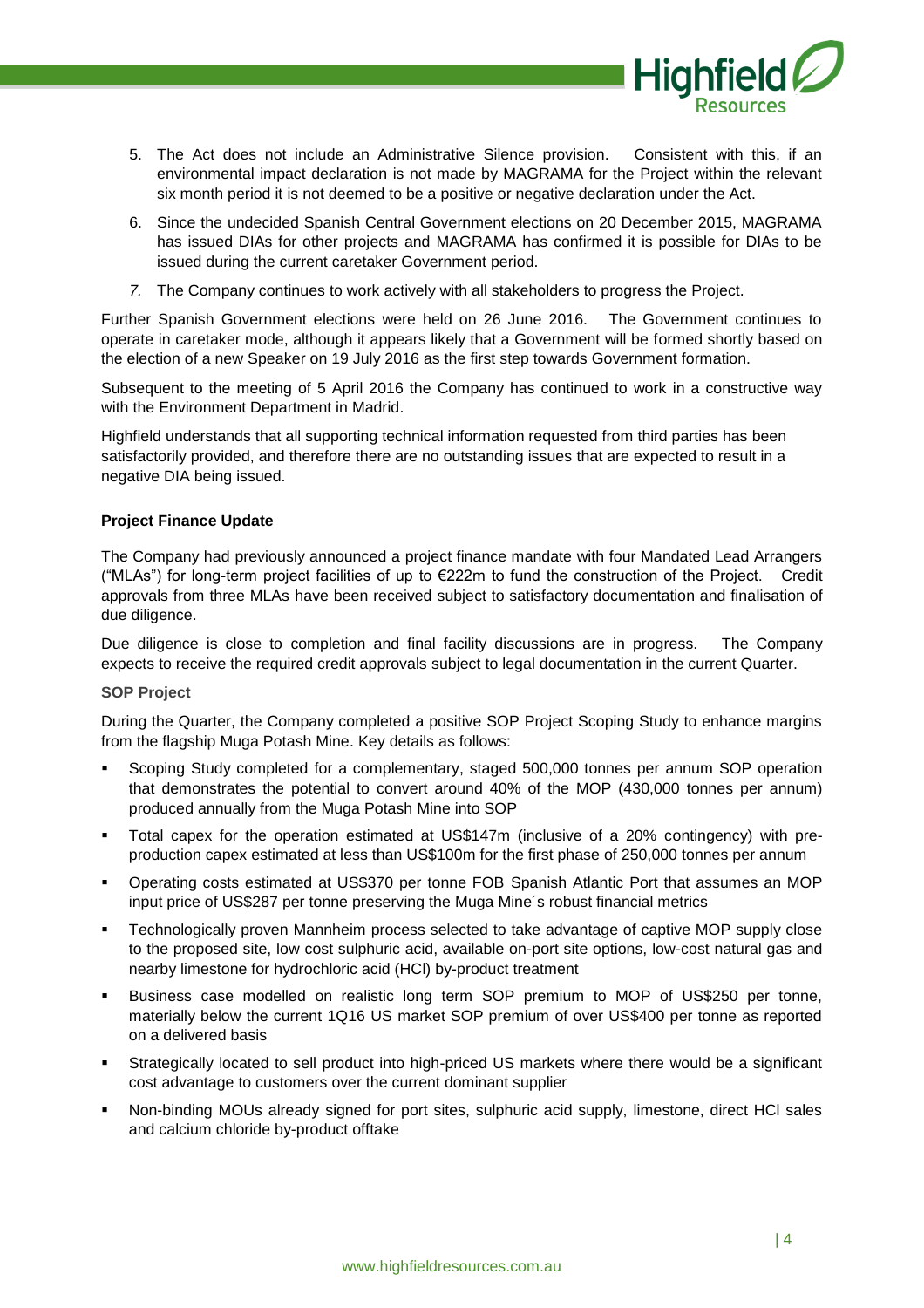

As the approvals process for Highfield's Muga Potash Mine in Spain nears completion, the Company has commenced evaluating downstream options to enhance margins and diversify its product offering. The Study considers the option of converting around 40% of the MOP from Muga to SOP noting the Company has an additional four MOP projects that are expected to have similar characteristics to the Muga Potash Mine.

SOP is a low-chloride fertiliser that has typically enjoyed a premium price relative to MOP. SOP has a lower K<sub>2</sub>O content (c. 50% vs. 60% for MOP), but it also has significant sulphur content. It is used for higher value chlorine intolerant crops such as soft fruits, vegetables, turf, and tobacco.

The Company reviewed and conducted a trade-off analysis on a number of potential technologies to produce SOP from MOP including ion exchange and crystallisation technologies. Due to its low technical risk, capital cost, and well understood operating cost profile, the Company selected the Mannheim process as its preferred processing route.

The Study highlighted that the key drivers of the favourable economics of Mannheim SOP production include:

- *A captive source of MOP within close proximity to the Mannheim furnace by land;*
- *Low-cost sulphuric acid within close proximity to the project;*
- *Proximity to export ports and end customers;*
- *Available on-dock port land with available gas and steam; and*
- *Proximity to consumers of hydrochloric acid and alternative limestone related options to convert it into a high margin derivative product.*

The Study has been reviewed by an independent expert with experience of building, commissioning and running Mannheim SOP facilities.

For further details, refer to the Company's ASX release dated 23 June 2016.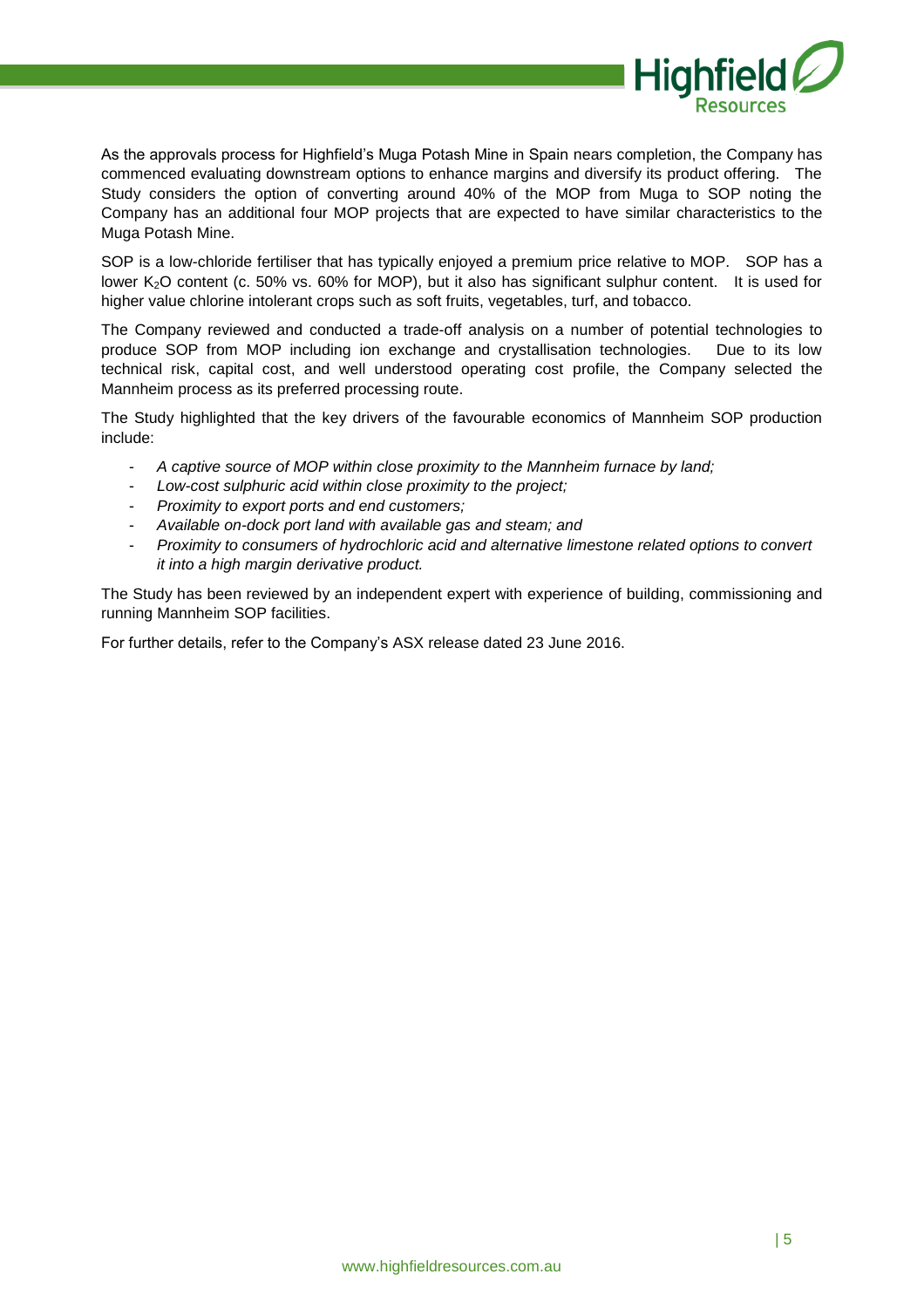

#### **Vipasca Potash Project**

Highfield´s 100%-owned Vipasca Project area includes the majority of the Vipasca permit, the entire Borneau permit and half of the Osquia permit. The Company is focusing on the deeper, higher-grade potash mineralisation that occurs in the P1 and P2 potash beds. The beds are located in the Muga subbasin, which runs along strike to the north-west into the Vipasca permit area.

Limited work was carried out on the Vipasca Project during the Quarter.

#### **Pintano Potash Project**

Highfield´s 100%-owned Pintano Project abuts the Muga Project and covers an area of 65km2. Depths from surface to mineralisation commence at around 500 metres. The Company is building on substantial historical potash exploration information which includes seven drill holes and 10 seismic profiles completed in the late 1980s.

Limited work was carried out on the Pintano Project during the Quarter. Drilling to test the Exploration Target is expected to commence this quarter.

#### **Sierra del Perdón Potash Project**

Highfield´s 100%-owned Sierra del Perdón Project is located less than 10km from Pamplona and is within 40km of the Company´s flagship Muga Project.

Sierra del Perdón is a brownfield project which has hosted two former operating potash mines. The evaporite was historically mined, primarily for sylvinite but also for carnallite, before the mine closure in late 1996 due to relatively low potash prices of around US\$100/tonne. There is potential for potash exploitation in new, unmined areas in the Sierra del Perdón Project area and for limited additional production from brownfield (adjacent to historically mined) areas.

Limited work was carried out on the Sierra del Perdón Project over the Quarter.

#### **Izaga Potash Project**

Highfield's 100%-owned Izaga Project covers an area of more than 100km<sup>2</sup>, where historic drill holes and 2D seismic show a relatively continuous evaporite with drill hole intersects containing potash. With further positive exploration results, the Project could display similar attributes to the Muga Project.

Permit applications are currently under consideration and likely to be determined in the current Quarter.

#### **Basin Wide Potash Production and Logistics Scheme**

The Company is investigating options for the exploitation of potash and salt mineralisation across its basin-wide project portfolio.

As reported in the Quarterly Activities Report dated 30 October 2015, global engineering consultancy, AECOM, has been appointed to provide support to the Company´s engineering team and will report on multiple transport options including rail extensions and slurry pipelines to a railhead. This process is ongoing.

#### **Geoalcali Foundation**

#### **Overview**

The Geoalcali Foundation is a not-for-profit Spanish foundation, supported exclusively by the Company. It was established to deliver projects into the communities in which the Company will operate its mines. Further information can be found at the Foundation's website, [www.geoalcali.com/geoalcali-foundation.](http://www.geoalcali.com/geoalcali-foundation)

#### **Projects**

The Company's community engagement program has been expanded to include a broader focus on the region of Aragón. Ongoing initiatives include a fertiliser education program in collaboration with the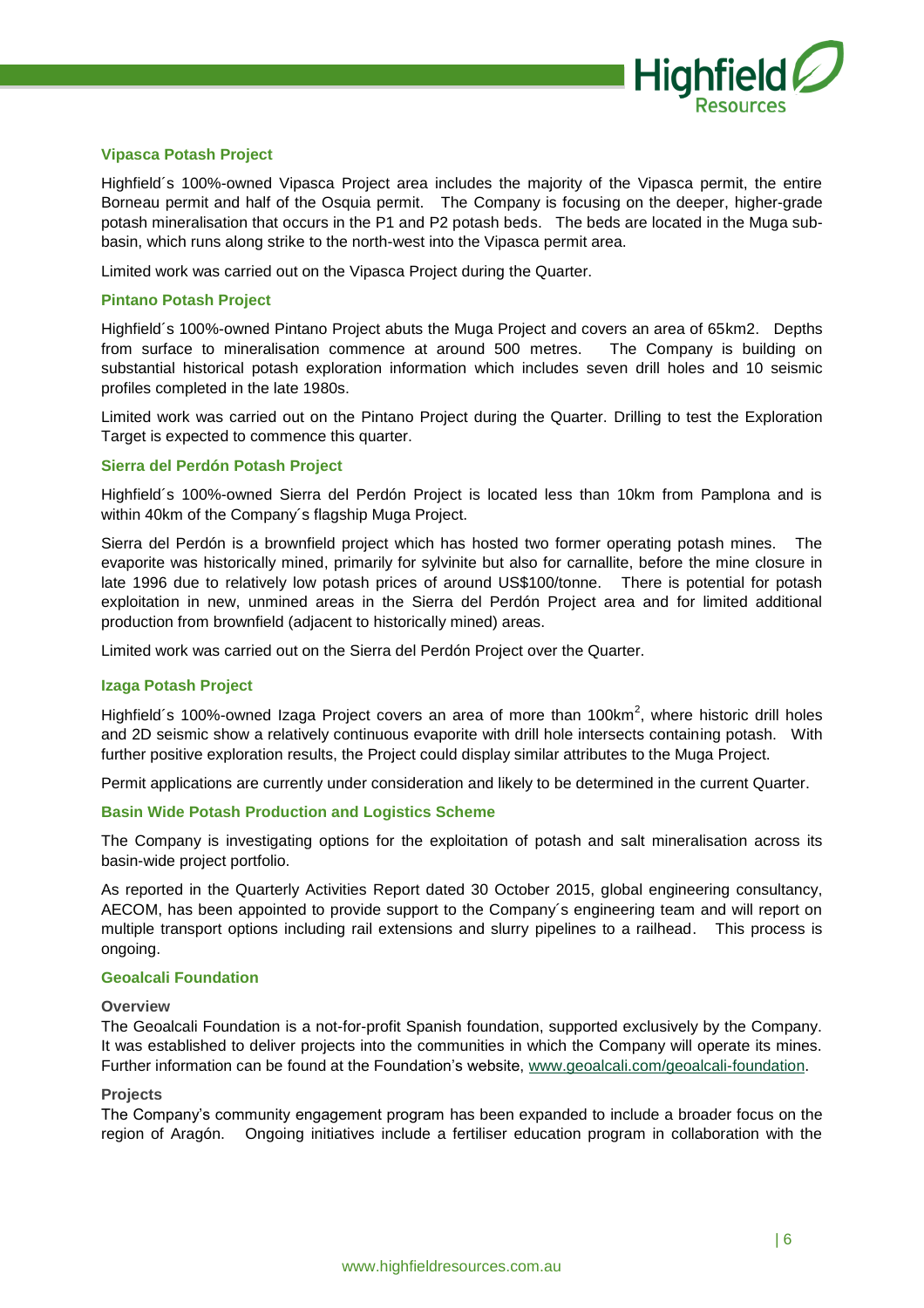

Agricultural Technology Centre of Aragón, the OrganiK nursery and fertiliser project, and a number of social welfare programs and cultural initiatives throughout the region.

The Geoalcali Foundation now supports over 15 community projects and since its inauguration in September 2014 has been involved in over 70 community projects.

#### **Corporate**

**Appointment of proven mine builder as Managing Director**

The Company announced that Mr Peter Albert will join the Highfield Resources Group as Managing Director and Chief Executive Officer with effect from 1 September 2016.

Mr Albert's appointment comes as the Company moves into the construction phase of its flagship Muga Potash Mine and a decision by the Company's current Managing Director, Mr Anthony Hall, not to continue into the construction phase in his current role and to return to Australia. The decision to appoint Mr Albert as the incoming Managing Director and CEO was made following an extensive global search using an independent recruitment firm.

Mr Albert is an international mining executive with an outstanding track record in mine building, operations and sustainability. He has over 30 years' experience in project management, construction, operations, ESG (Environmental, Social and Governance performance) as well as corporate strategy in Australia, Asia, Africa and Europe. He has held leadership and senior executive roles with OZ Minerals Ltd, Oxiana Ltd, Fluor Corporation, Shell-Billiton (Australia), Aker Kvaerner (Australia) and Johannesburg Consolidated Investments (South Africa) and most recently CEO roles in two Hong Kong listed organisations - Jinchuan Group International Resources Company and the G-Resources Group. His recent achievements include building the Sepon gold and copper mines in Laos and the Martabe gold mine in Indonesia.

Mr Albert, a metallurgist by training and a Chartered Engineer, holds an Executive MBA and is a member of Institute of Materials, Minerals and Mining (London) and a Fellow of the Australasian Institute of Mining and Metallurgy. Mr Albert has received industry recognition for his outstanding achievements and in both 2012 and 2013 was awarded "Mining CEO of the Year" by the Asia Mining Congress. In 2015 Mr Albert was a nominee for Mining CEO of the Year at the Hong Kong Mines and Money Conference.

For further details, refer to the Company's ASX release dated 20 June 2016.

**Appointment of Javier Olloqui as Head of Human Resources** (subsequent to quarter-end)

On 18 July 2016, as a demonstration of the Company's plans to move smoothly into the operational phase, Highfield appointed Javier Olloqui as Head of Human Resources. Mr Olloqui has more than 20 years' experience in human resources and industrial relations across a wide range of industries and sectors, most recently as Head of Human Resources and Talent for Aludium, a leading supplier of aluminium solutions to the distribution and industrial markets in Europe. Mr Olloqui's responsibilities will include recruitment and training in anticipation of commencing operations.

**Cash position**

As at 30 June 2016, the Company had A\$94 million in cash on its balance sheet.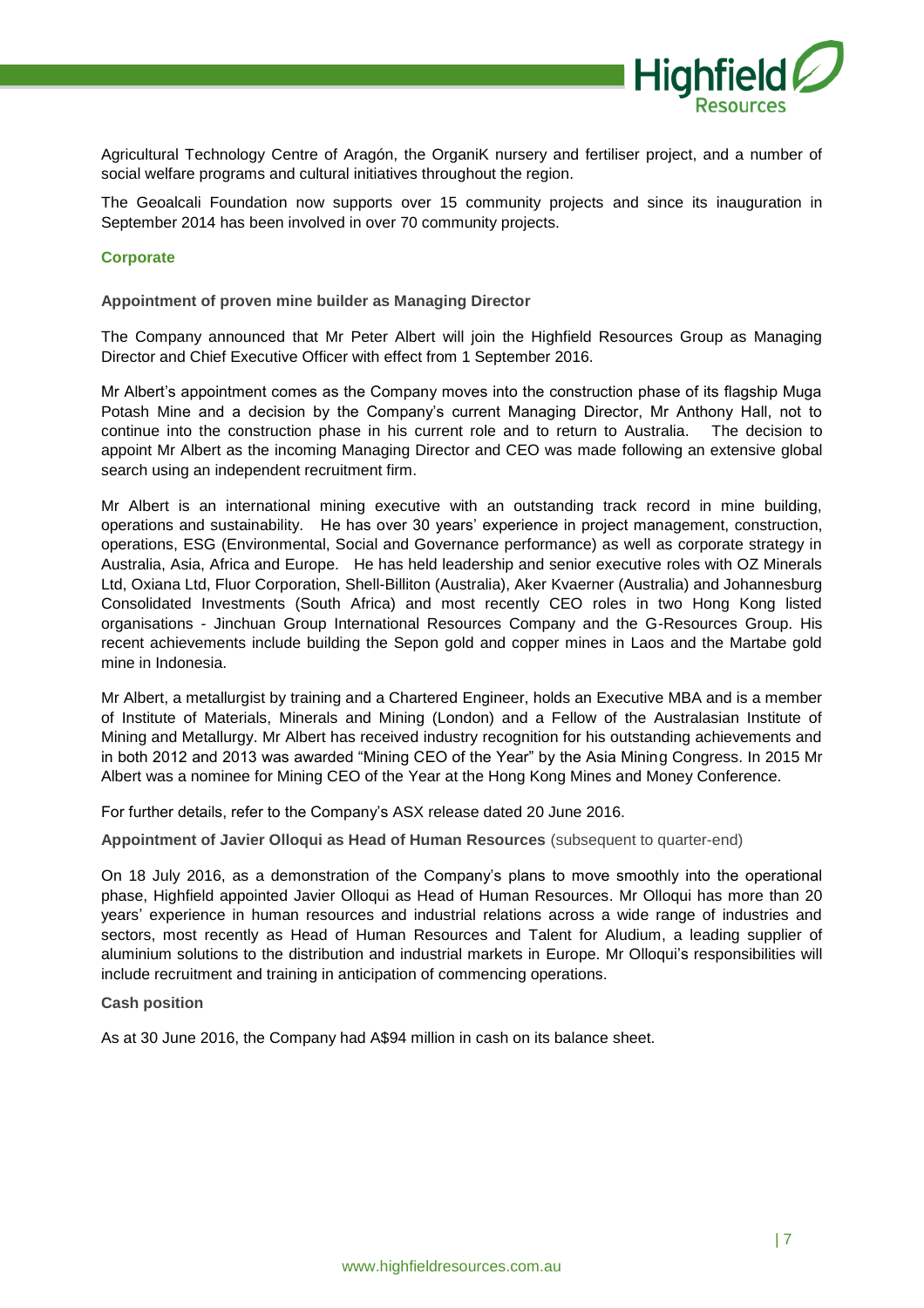

#### **For more information:**

Anthony Hall Managing Director Ph: + 34 617 872 100

Hayden Locke Head of Corporate Development Ph: +34 609 811 257

#### **Company Investor Relations Executives**

Simon Hinsley APAC Investor Relations Ph: +61 401 809 653

Nuala Gallagher / Simon Hudson UK Investor Relations Ph: +44 207 920 3150

| Project                                | Region  | <b>Permit Name</b>   | <b>Permit Type</b> | <b>Applied</b> | Granted    | Ref#          | Area Km <sup>2</sup> | Holder       | <b>Structure</b> |
|----------------------------------------|---------|----------------------|--------------------|----------------|------------|---------------|----------------------|--------------|------------------|
| Sierra del Perdón                      | Navarra | Quiñones             | Investigation      | 19/07/2011     | 7/08/2012  | 35760         | 32.48                | Geoalcali SL | 100%             |
| Sierra del Perdón                      | Navarra | Adiós                | Investigation      | 19/07/2011     | 7/08/2012  | 35770         | 75.60                | Geoalcali SL | 100%             |
| Sierra del Perdón                      | Navarra | Amplicación de Adiós | Investigation      | 26/10/2012     | 14/02/2014 | 35880         | 40.90                | Geoalcali SL | 100%             |
|                                        |         |                      |                    |                |            |               | 148.98               |              |                  |
| Muga                                   | Navarra | Goyo                 | Investigation      | 19/07/2011     | 24/12/2012 | 35780         | 27.72                | Geoalcali SL | 100%             |
| Muga                                   | Navarra | Goyo Sur             | Investigation      | 25/07/2014     | Pending    | 35920         | 8.96                 | Geoalcali SL | 100%             |
| Muga                                   | Aragón  | Fronterizo           | Investigation      | 21/06/2012     | 5/02/2014  | Z-3502/N-3585 | 9.80                 | Geoalcali SL | 100%             |
| Muga                                   | Aragón  | Muga                 | Investigation      | 29/05/2013     | 7/04/2014  | 3500          | 20.40                | Geoalcali SL | 100%             |
| Muga                                   | Aragón  | Muga Sur             | Investigation      | 25/09/2014     | Pending    | 3524          | 7.28                 | Geoalcali SL | 100%             |
|                                        |         |                      |                    |                |            |               | 74.16                |              |                  |
| Vipasca (Muga)*                        | Navarra | Vipasca              | Investigation      | 6/11/2013      | 11/12/2014 | 35900         | 38.92                | Geoalcali SL | 100%             |
| Vipasca (Izaga)*                       | Navarra | Osquia               | Investigation      | 28/04/2015     | Pending    | 35970         | 81.20                | Geoalcali SL | 100%             |
| Vipasca                                | Navarra | Borneau              | Investigation      | 28/04/2015     | Pending    | 35960         | 80.33                | Geoalcali SL | 100%             |
|                                        |         |                      |                    |                |            |               | 200.45               |              |                  |
| Pintano                                | Aragón  | Molineras 10         | Investigation      | 20/11/2012     | 6/03/2014  | 3495/10       | 18.20                | Geoalcali SL | 100%             |
| Pintano                                | Aragón  | Molineras 20         | Investigation      | 19/02/2013     | Pending    | 3495/20       | 16.80                | Geoalcali SL | 100%             |
| Pintano                                | Aragón  | Puntarrón            | Investigation      | 7/05/2014      | Pending    | 3509          | 30.24                | Geoalcali SL | 100%             |
|                                        |         |                      |                    |                |            |               | 65.24                |              |                  |
| Izaga                                  | Navarra | Girardi              | Investigation      | 28/04/2015     | Pending    | 35950         | 79.17                | Geoalcali SL | 100%             |
|                                        |         |                      |                    |                |            |               | 79.17                |              |                  |
| *Permit includes areas in two Projects |         |                      |                    |                |            | Total         | 568.00               |              |                  |

#### **Table 1: Summary of Highfield's Mineral Interests as at 30 June 2016**

**Location:** All permits are located in Spain.

**Holder:** Geoalcali SL is a 100%-owned Spanish subsidiary of Highfield Resources Limited. **Changes:** Nil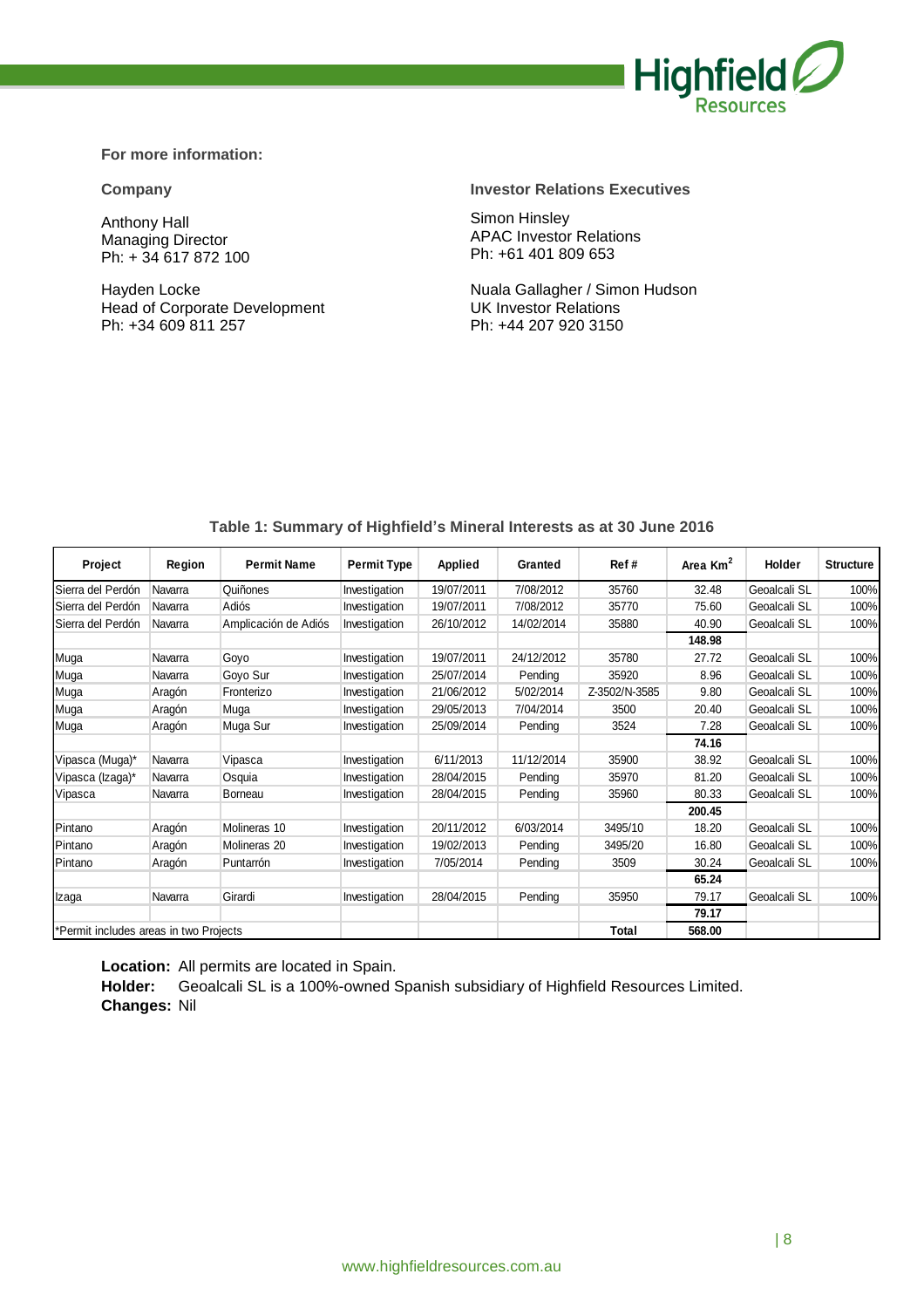

#### **About Highfield Resources**

Highfield Resources is an ASX-listed potash company with five 100%-owned projects located in Spain.

Highfield's Muga, Vipasca, Pintano, Izaga and Sierra del Perdón potash projects are located in the Ebro potash producing basin in Northern Spain, covering a project area of more than 550km<sup>2</sup>. The Sierra del Perdón project includes two former operating potash mines.

The Company completed a Definitive Feasibility Study for its flagship Muga Project in March 2015, which was optimised in November 2015 to enhance operational efficiencies, sales and marketing activities and the life of mine. Highfield is awaiting a positive environmental declaration which will enable it commence construction of the Mine.

In addition to the existing Muga Project, Highfield also has significant Exploration Targets for an extension to Muga, as well as for the Vipasca and Pintanos Potash Projects.



**Figure 1: Location of Highfield´s Muga, Vipasca, Pintano, Izaga and Sierra del Perdón Projects in Northern Spain***\**

*\*The potential quantity and grade of the Exploration Target is conceptual in nature and there has been insufficient exploration to estimate a Mineral Resource and it is uncertain if further exploration will result in the estimation of a Mineral Resource*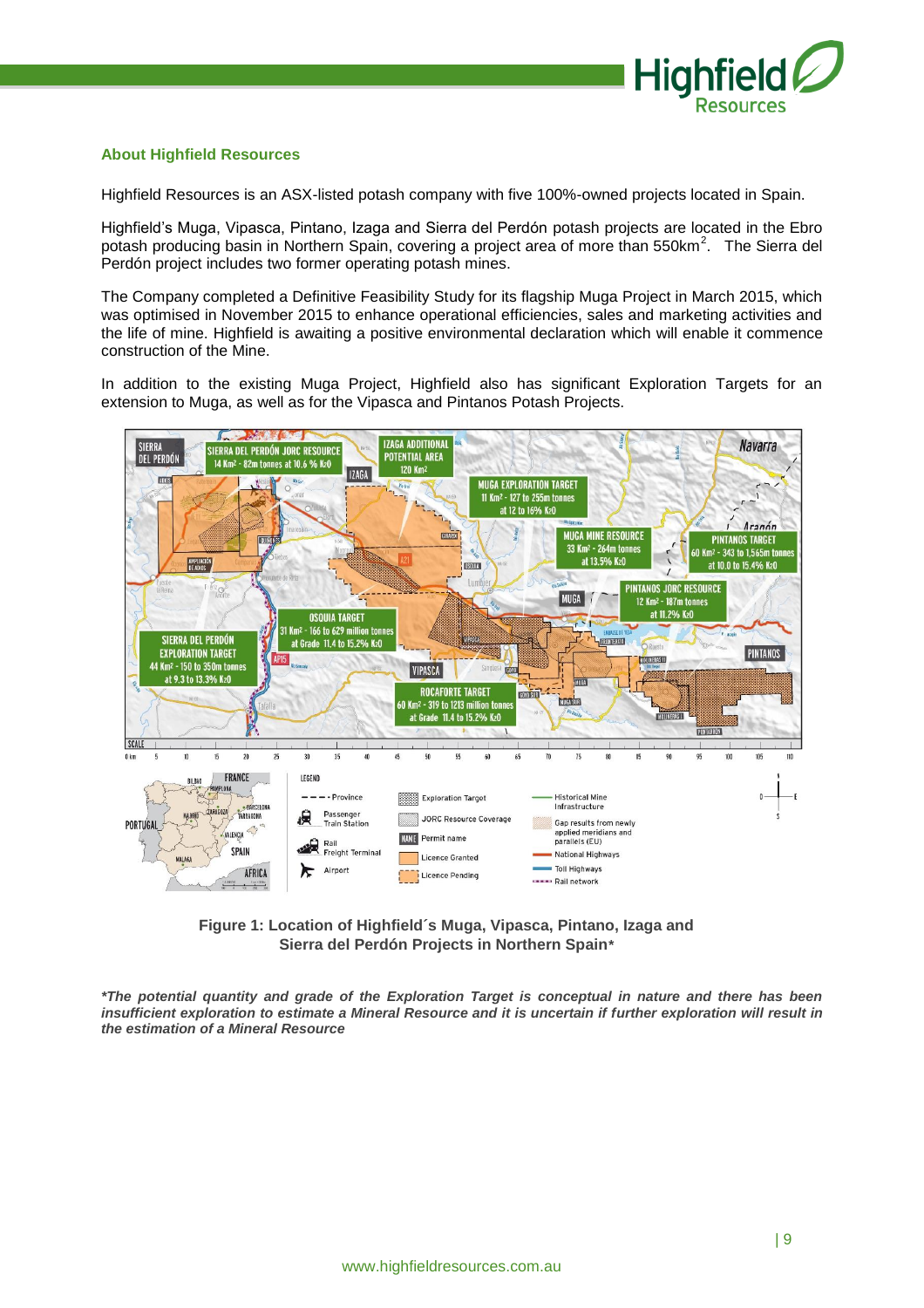*Rule 5.5*

# **Appendix 5B**

### **Mining exploration entity and oil and gas exploration entity quarterly report**

Introduced 01/07/96 Origin Appendix 8 Amended 01/07/97, 01/07/98, 30/09/01, 01/06/10, 17/12/10, 01/05/2013

| <b>ABN</b>                  |                                                                       |                            | Quarter ended ("current quarter") |  |
|-----------------------------|-----------------------------------------------------------------------|----------------------------|-----------------------------------|--|
| 51 153 918 257              |                                                                       | 30 June 2016               |                                   |  |
|                             | <b>Consolidated statement of cash flows</b>                           |                            |                                   |  |
|                             | Cash flows related to operating activities                            | Current quarter<br>\$A'ooo | Year to date<br>$(12$ months)     |  |
| $1.1\,$                     | Receipts from product sales and related<br>debtors                    |                            | \$A'ooo                           |  |
| 1,2                         | Payments for (a) exploration & evaluation<br>(b) development          | (3,897)                    | (23,936)                          |  |
|                             | (c) production<br>(d) administration                                  | (1,210)                    | (4,281)                           |  |
| 1.3                         | Dividends received                                                    |                            |                                   |  |
| 1.4                         | Interest and other items of a similar nature                          | 675                        | 2,375                             |  |
|                             | received<br>Interest and other costs of finance paid                  |                            |                                   |  |
| $1.5\,$<br>$1.6\phantom{0}$ | Income taxes paid                                                     |                            |                                   |  |
| 1.7                         | Other (provide details if material)<br>- VAT Refund                   |                            | 847                               |  |
|                             | <b>Net Operating Cash Flows</b>                                       | (4, 432)                   | (24,995)                          |  |
|                             | Cash flows related to investing activities                            |                            |                                   |  |
| 1.8                         | Payment for purchases of: (a) prospects                               |                            |                                   |  |
|                             | (b) equity investments<br>(c) other fixed assets                      | (1)                        | (51)                              |  |
| 1.9                         | Proceeds from sale of:<br>(a) prospects                               |                            |                                   |  |
|                             | (b) equity investments                                                |                            |                                   |  |
|                             | (c) other fixed assets                                                |                            |                                   |  |
| 1.10                        | Loans to other entities                                               |                            |                                   |  |
| 1.11<br>1.12                | Loans repaid by other entities<br>Other (provide details if material) |                            |                                   |  |
|                             |                                                                       |                            |                                   |  |
|                             | Net investing cash flows                                              | (1)                        | (51)                              |  |
| 1.13                        | Total operating and investing cash flows                              |                            |                                   |  |

(carried forward) (4,433) (25,046)

<sup>+</sup> See chapter 19 for defined terms.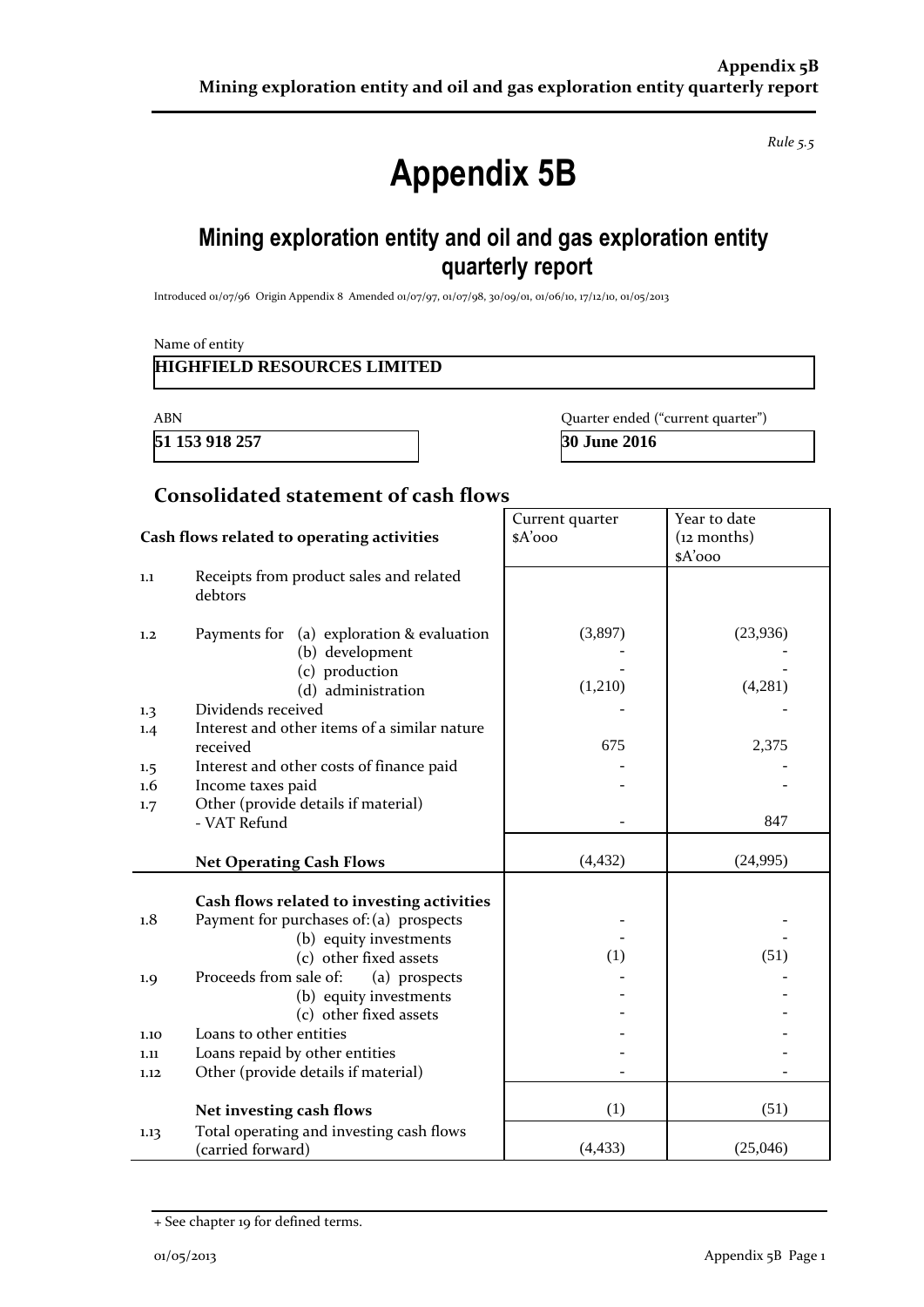### **Appendix 5B Mining exploration entity and oil and gas exploration entity quarterly report**

| 1.13 | Total operating and investing cash flows      |          |           |
|------|-----------------------------------------------|----------|-----------|
|      | (brought forward)                             | (4, 433) | (25,046)  |
|      |                                               |          |           |
|      | Cash flows related to financing activities    |          |           |
| 1.14 | Proceeds from issues of shares, options, etc. |          | 375       |
| 1.15 | Proceeds from sale of forfeited shares        |          |           |
| 1.16 | Proceeds from borrowings                      |          |           |
| 1.17 | Repayment of borrowings                       |          |           |
| 1.18 | Dividends paid                                |          |           |
| 1.19 | Other (provide details if material)           |          |           |
|      | - Fundraising costs                           |          | (4)       |
|      | Net financing cash flows                      |          | 371       |
|      |                                               |          |           |
|      | Net increase (decrease) in cash held          | (4, 433) | (24, 675) |
| 1.20 | Cash at beginning of quarter/year to date     | 98,778   | 118,776   |
| 1.21 | Exchange rate adjustments to item 1.20        | (361)    | (117)     |
| 1.22 | Cash at end of quarter                        | 93,984   | 93,984    |

### **Payments to directors of the entity and associates of the directors Payments to related entities of the entity and associates of the related entities**

|                                                                          | Current quarter<br>$A'$ ooo |
|--------------------------------------------------------------------------|-----------------------------|
| Aggregate amount of payments to the parties included in item 1.2<br>1.23 | 296                         |
| Aggregate amount of loans to the parties included in item 1.10<br>1.24   | -                           |

#### 1.25 Explanation necessary for an understanding of the transactions

Payments for Directors consulting fees and Directors fees - \$296k

### **Non-cash financing and investing activities**

2.1 Details of financing and investing transactions which have had a material effect on consolidated assets and liabilities but did not involve cash flows Nil

2.2 Details of outlays made by other entities to establish or increase their share in projects in which the reporting entity has an interest

Nil

<sup>+</sup> See chapter 19 for defined terms.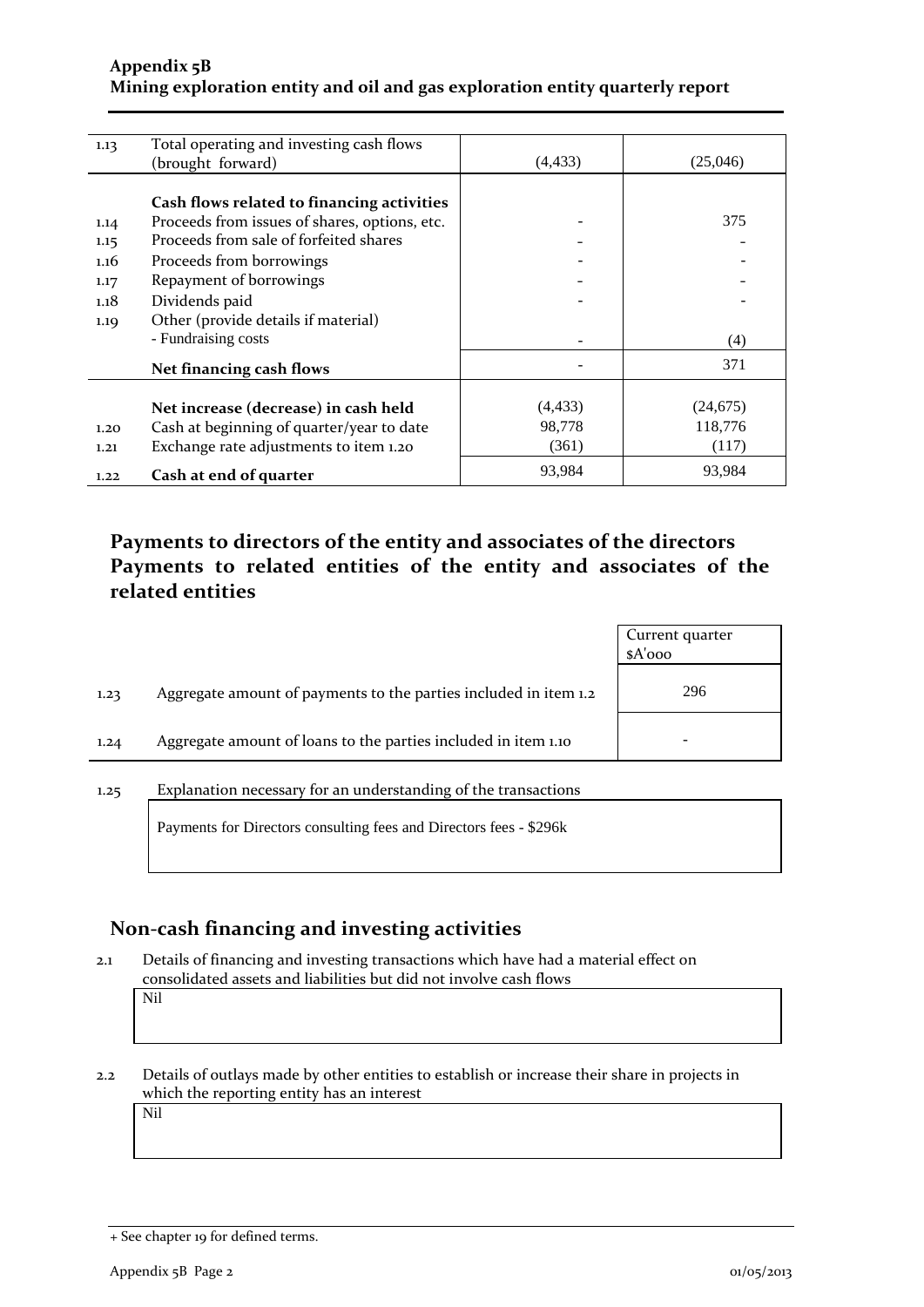### **Financing facilities available**

*Add notes as necessary for an understanding of the position.*

|     |                             | Amount available<br>$A'$ 000 | Amount used<br>$A'$ 000 |
|-----|-----------------------------|------------------------------|-------------------------|
| 3.1 | Loan facilities             |                              |                         |
| 3.2 | Credit standby arrangements | -                            | -                       |

### **Estimated cash outflows for next quarter**

|     |                            | $A'$ 000        |  |  |  |
|-----|----------------------------|-----------------|--|--|--|
| 4.1 | Exploration and evaluation | 880             |  |  |  |
|     |                            |                 |  |  |  |
| 4.2 | Development                | 17,717          |  |  |  |
|     |                            |                 |  |  |  |
| 4.3 | Production                 | $\qquad \qquad$ |  |  |  |
|     |                            |                 |  |  |  |
| 4.4 | Administration             | 1,209           |  |  |  |
|     |                            |                 |  |  |  |
|     | <b>Total</b>               | 19,806          |  |  |  |

### **Reconciliation of cash**

| Reconciliation of cash at the end of the quarter (as<br>shown in the consolidated statement of cash flows)<br>to the related items in the accounts is as follows. |                                           | Current quarter<br>$A'$ 000 | Previous quarter<br>$A'$ 000 |
|-------------------------------------------------------------------------------------------------------------------------------------------------------------------|-------------------------------------------|-----------------------------|------------------------------|
| 5.1                                                                                                                                                               | Cash on hand and at bank                  | 73,660                      | 51,124                       |
| 5.2                                                                                                                                                               | Deposits at call                          | 20.324                      | 47.654                       |
| 5.3                                                                                                                                                               | Bank overdraft                            |                             |                              |
| 5.4                                                                                                                                                               | Other (provide details)                   |                             |                              |
|                                                                                                                                                                   | Total: cash at end of quarter (item 1.22) | 93,984                      | 98,778                       |

### **Changes in interests in mining tenements**

|     |                                                                     | Tenement reference    | Nature of  | Interest at | Interest at |
|-----|---------------------------------------------------------------------|-----------------------|------------|-------------|-------------|
|     |                                                                     |                       | interest   | beginning   | end of      |
|     |                                                                     |                       | (note (2)) | of quarter  | quarter     |
| 6   | Interests in mining                                                 | Refer to the Tenement |            |             |             |
|     | tenements held                                                      | Table in the Activity |            |             |             |
|     |                                                                     | Report above.         |            |             |             |
| 6.1 | Interests in mining<br>tenements relinquished,<br>reduced or lapsed |                       |            |             |             |
| 6.2 | Interests in mining<br>tenements acquired or<br>increased           |                       |            |             |             |

<sup>+</sup> See chapter 19 for defined terms.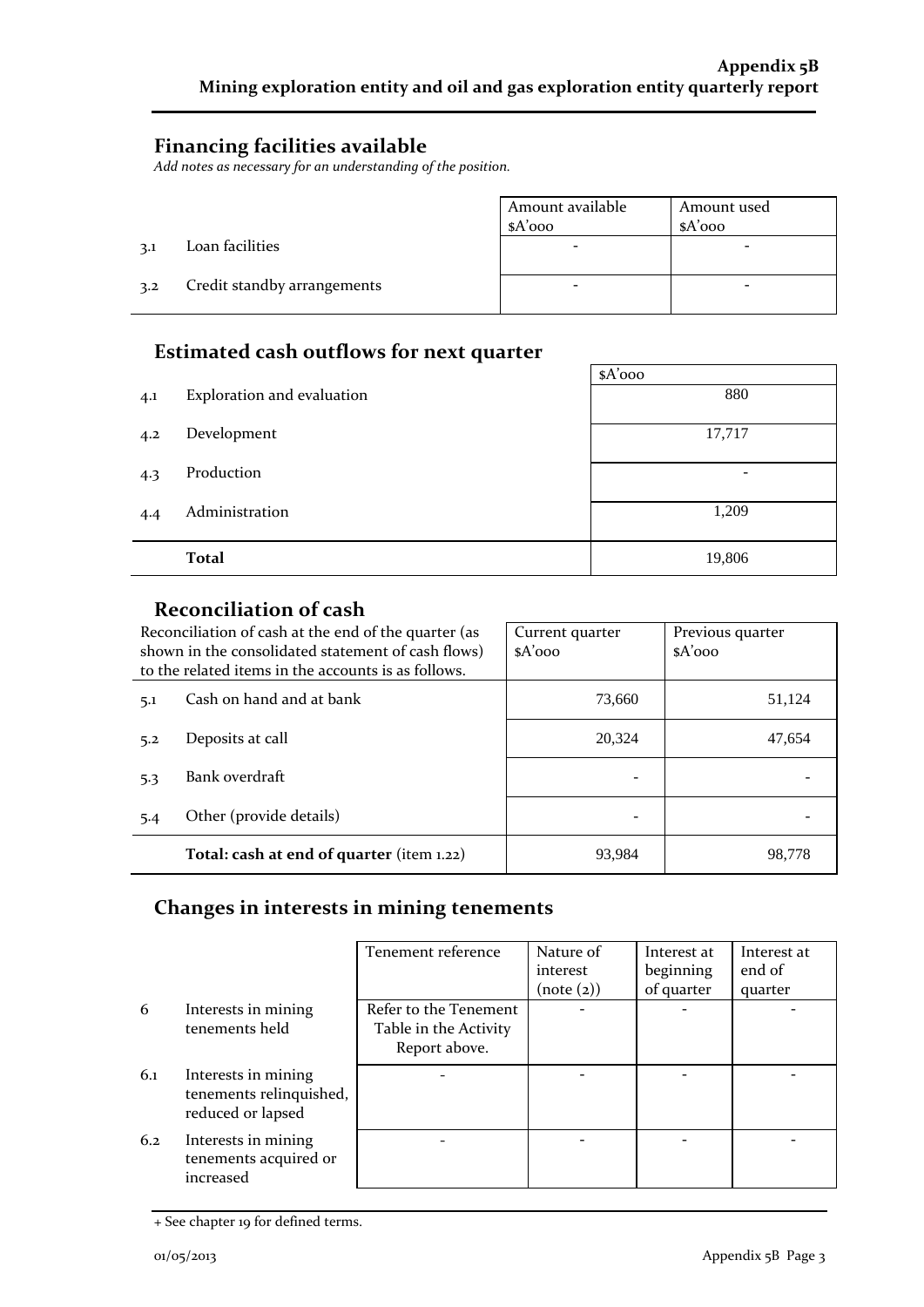### **Issued and quoted securities at end of current quarter**

*Description includes rate of interest and any redemption or conversion rights together with prices and dates.*

|      |                                                           | Total number         | Number quoted | price<br>Issue<br>per | Amount paid<br>up        |
|------|-----------------------------------------------------------|----------------------|---------------|-----------------------|--------------------------|
|      |                                                           |                      |               | security (see note 3) | per security<br>(see     |
|      |                                                           |                      |               | (cents)               | note 3) (cents)          |
| 7.1  | Performance +securities                                   | 50,000,000           | ÷             |                       |                          |
| 7.2  | Changes during quarter                                    |                      |               |                       |                          |
|      | (a) Increases through                                     |                      |               |                       |                          |
|      | issues                                                    |                      |               |                       |                          |
|      |                                                           |                      |               |                       |                          |
|      | (b) Decreases through<br>returns of capital, buy-         |                      |               |                       |                          |
|      | backs, redemptions                                        |                      |               |                       |                          |
|      |                                                           |                      |               |                       |                          |
| 7.3  | <sup>+</sup> Ordinary securities                          | 310,825,003          | 310,825,003   |                       |                          |
| 7.4  | Changes during quarter                                    |                      |               |                       |                          |
|      | (a) Increases through                                     |                      |               |                       |                          |
|      | issues;                                                   |                      |               |                       |                          |
|      | (b) Decreases through                                     |                      |               |                       |                          |
|      | returns of capital, buy-                                  |                      |               |                       |                          |
|      | backs                                                     |                      |               |                       |                          |
| 7.5  | <sup>+</sup> Convertible debt<br>securities (description) |                      |               |                       |                          |
| 7.6  | Changes during quarter                                    |                      |               |                       |                          |
|      | (a) Increases through                                     |                      |               |                       |                          |
|      | issues                                                    |                      |               |                       |                          |
|      | (b) Decreases through                                     |                      |               |                       |                          |
|      | securities matured,                                       |                      |               |                       |                          |
|      | converted                                                 |                      |               |                       |                          |
| 7.7  | <b>Options</b>                                            |                      |               | Exercise price        | Expiry date              |
|      | - Unlisted options                                        | 4,400,000            |               | \$0.20                | 01/11/2016               |
|      |                                                           | 4,000,000            |               | \$0.20                | 19/10/2016               |
|      |                                                           | 2,400,000            |               | \$0.30                | 31/01/2017               |
|      |                                                           | 7,000,000            |               | \$0.40                | 31/05/2017               |
|      |                                                           | 500,000              |               | \$0.60<br>\$0.60      | 30/06/2017<br>31/01/2017 |
|      |                                                           | 500,000<br>4,250,000 |               | \$0.75                | 30/06/2018               |
|      |                                                           | 9,500,000            |               | \$0.75                | 11/09/2018               |
|      |                                                           | 750,000              |               | \$1.00                | 30/06/2018               |
|      |                                                           | 4,000,000            |               | \$1.25                | 30/06/2018               |
|      |                                                           | 15,225,000           |               | \$2.00                | 30/06/2019               |
|      |                                                           | 750,000              |               | \$2.50                | 30/06/2019               |
| 7.8  | Issued during quarter:                                    |                      |               |                       |                          |
| 7.9  | Exercised during quarter                                  |                      |               |                       |                          |
| 7.10 | Expired during quarter                                    |                      |               |                       |                          |
| 7.11 | <b>Debentures</b>                                         |                      |               |                       |                          |
|      | (totals only)                                             |                      |               |                       |                          |
| 7.12 | <b>Unsecured notes (totals)</b>                           |                      |               |                       |                          |
|      | <i>only</i> )                                             |                      |               |                       |                          |

<sup>+</sup> See chapter 19 for defined terms.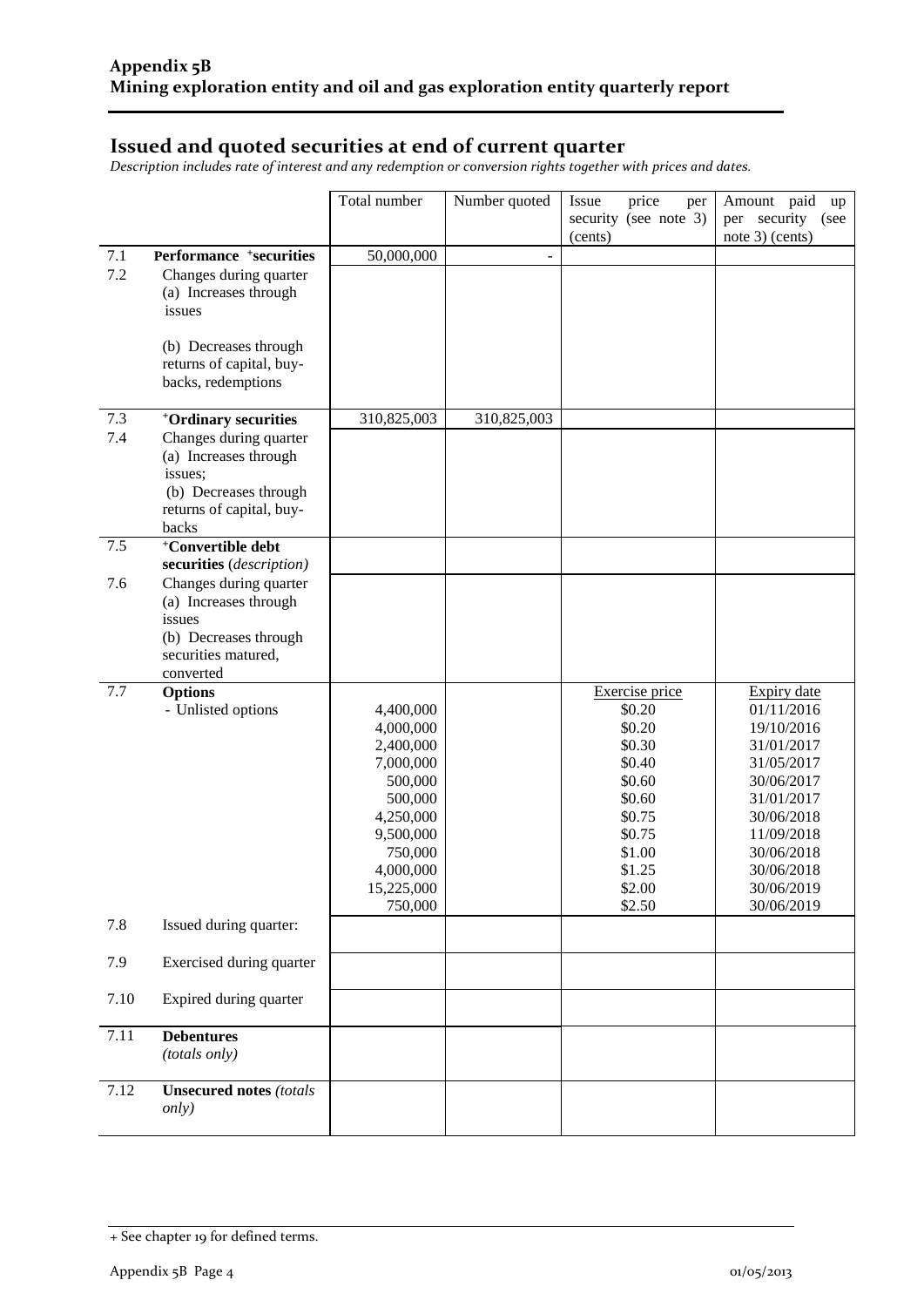### **Compliance statement**

- 1 This statement has been prepared under accounting policies which comply with accounting standards as defined in the Corporations Act or other standards acceptable to ASX (see note 5).
- 2 This statement does give a true and fair view of the matters disclosed.

(CFO)

Sign here: Mike Norris Date: 28 July 2016

### **Notes**

- 1 The quarterly report provides a basis for informing the market how the entity's activities have been financed for the past quarter and the effect on its cash position. An entity wanting to disclose additional information is encouraged to do so, in a note or notes attached to this report.
- 2 The "Nature of interest" (items 6.1 and 6.2) includes options in respect of interests in mining tenements and petroleum tenements acquired, exercised or lapsed during the reporting period. If the entity is involved in a joint venture agreement and there are conditions precedent which will change its percentage interest in a mining tenement or petroleum tenement, it should disclose the change of percentage interest and conditions precedent in the list required for items 6.1 and 6.2.
- 3 **Issued and quoted securities** The issue price and amount paid up is not required in items 7.1 and 7.3 for fully paid securities*.*
- 4 The definitions in, and provisions of, AASB 6: Exploration for and Evaluation of Mineral Resources and AASB 107: Statement of Cash Flows apply to this report.
- 5 **Accounting Standards** ASX will accept, for example, the use of International Financial Reporting Standards for foreign entities. If the standards used do not address a topic, the Australian standard on that topic (if any) must be complied with.

== == == == ==

<sup>+</sup> See chapter 19 for defined terms.